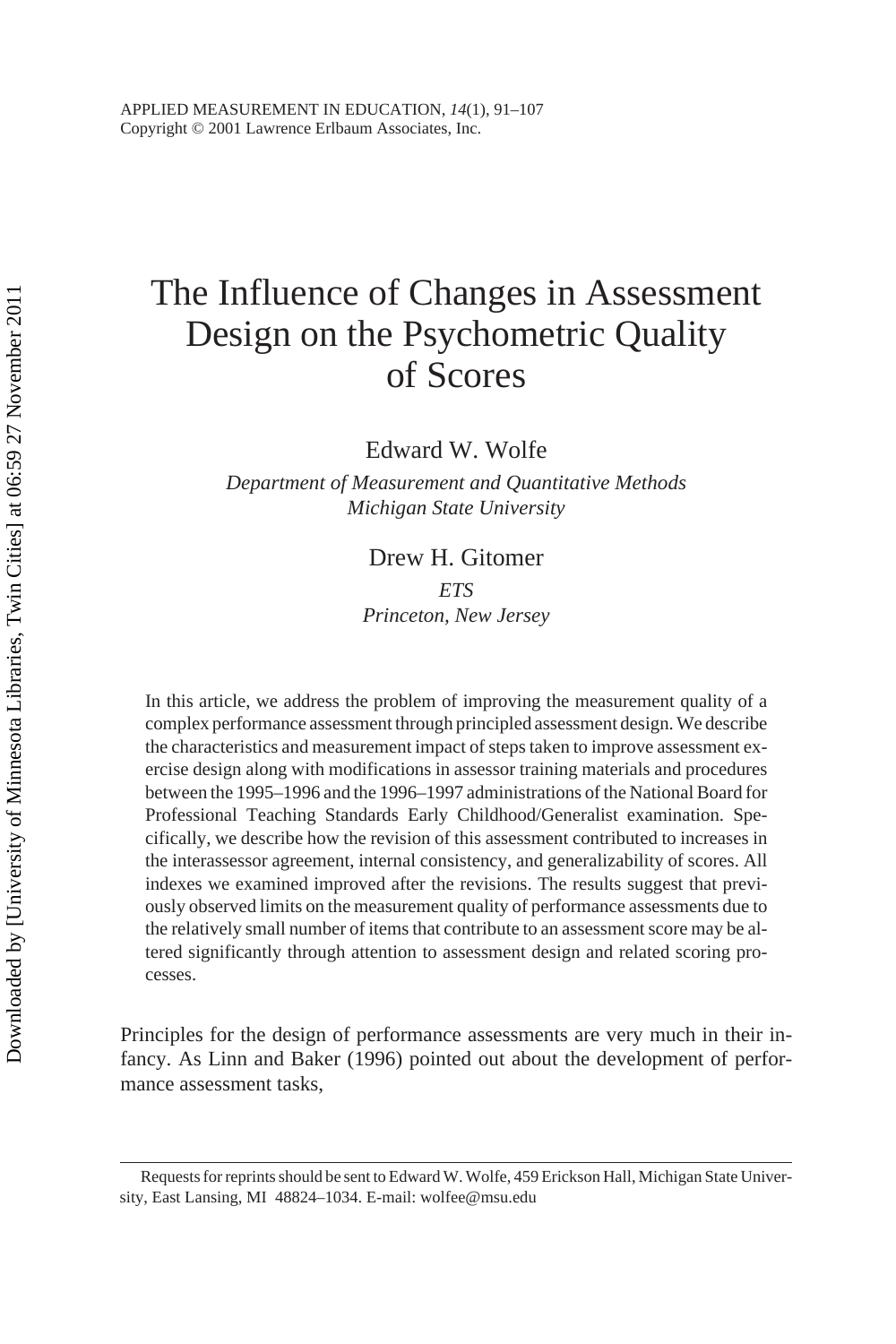## 92 WOLFE AND GITOMER

Far too often at this relatively early stage tasks are "created" and then rationalized rather than carefully and systematically designed. More interestingly, design processes can influence external validity criteria, that is, how performance-based assessments perform. (p.99)

The absence of principled design has led to assessments that have been challenged as not having the psychometric qualities to justify high-stakes decisions (e.g., Koretz, Stecher, Klein, & McCaffrey, 1994; Wainer & Thissen, 1994). Performance assessments have had much lower reliabilities than typically are observed for tests consisting of objectively scored items (e.g., multiple-choice). Of course, the demands of a performance assessment typically result in many fewer items, leading to reduced reliability estimates even if the covariation among items is similar to that found on conventional assessments. However, low covariance among performance assessment tasks also might be a problem. For example, Ruiz-Primo, Baxter, and Shavelson (1993) found relatively little consistency between how individuals performed on different items on a science performance assessment. Their conclusion was that a large number of performance items is necessary to meet acceptable standards of reliability for a high-stakes assessment.

In this article, we suggest that reliability can be influenced substantially by improving the design and scoring of performance assessments. This study explores whether indexes of psychometric quality can be improved when design and scoring decisions are made with conscious attention to evidential issues raised by Messick (1989), Mislevy (1994), and Gitomer and Steinberg (1999). If we think of assessment as a process for amassing evidence to support inferences about an individual, then all aspects of an assessment must be fashioned so as to provide evidence that is interpretable and coherent. An adequate performance assessment design must address the following two questions satisfactorily:

- 1. Does the information provided in a response (the answer) lead to interpretations by assessors that are both consistent and relevant to the intended purpose of the item?
- 2. Does the assessment, taken as a whole, provide coherent evidence that supports one or more target inferences consistent with the purpose of the assessment?

Focusing on these questions, we discuss progress that has been made in the design and development of a high-stakes assessment for the National Board for Professional Teaching Standards (NBPTS). These assessments consist of a relatively small number (10) of complex assessment tasks that yield a great deal of performance evidence within a task but are summarized by a single score per task. Thus, because the amount of information (number of scores) is low by assessment standards, it is imperative that the pieces of information provide the clearest evidence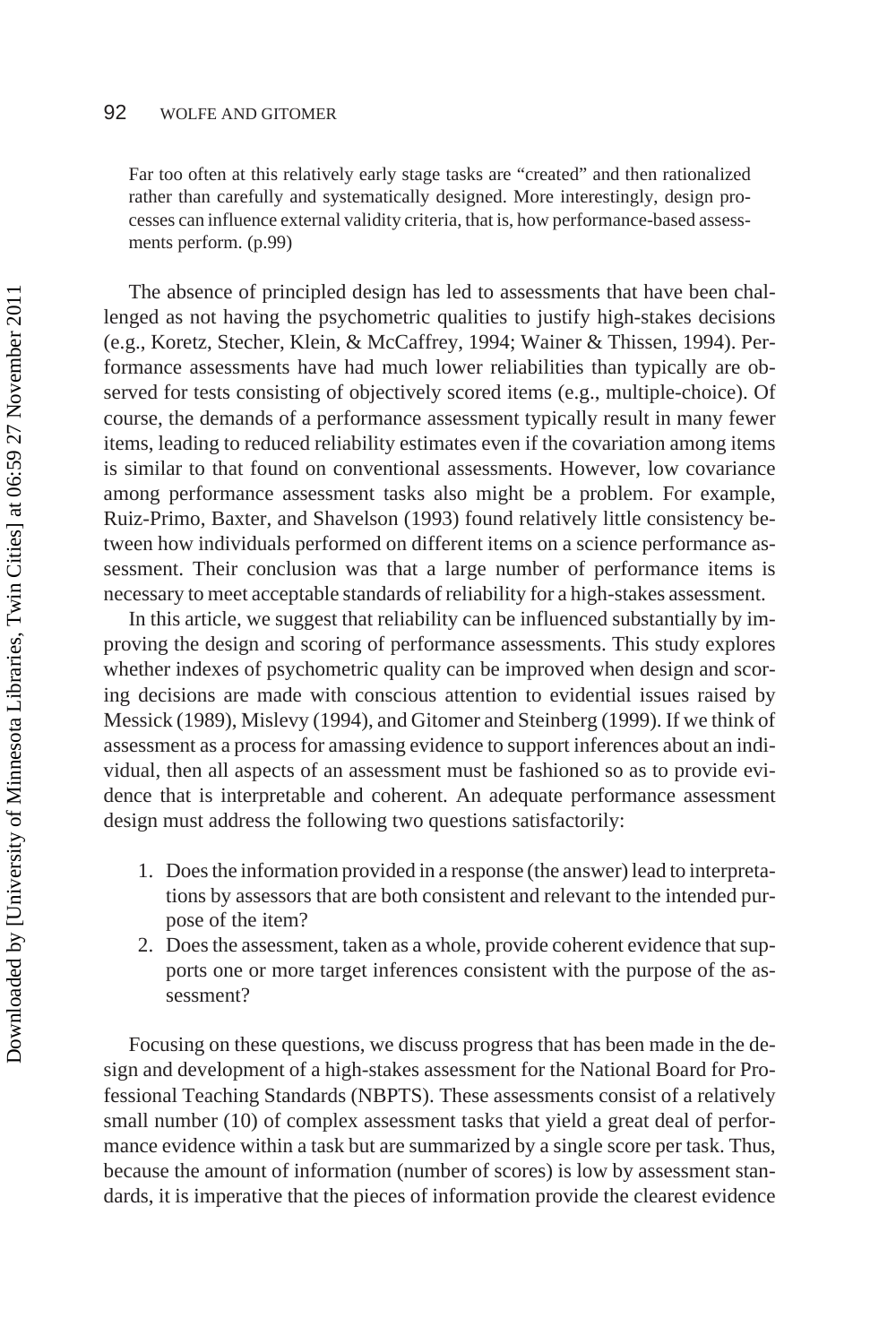and most coherent inferences about an individual as possible. To satisfy this goal, we have placed great effort in the overall design of the assessments, particularly in the areas of item development and scoring processes. We review how changes in these aspects of the assessment impact the psychometric quality of the resulting scores.

# **NBPTS**

The mission of the National Board of Assessments (NBPTS) is to institute a national certification system that allows teachers to demonstrate accomplishment of high standards in the teaching profession and through which the teaching profession is enhanced. To this end, the NBPTS has developed several certification examinations that require candidates to complete performance-based assessments including videotapes of classroom instruction, examples of instructional materials and student work with written commentary, and writing a set of essays in a timed assessment center setting. All assessments are based on NBPTS standards written for teachers of a variety of content areas and students from specific age ranges.

The NBPTS assessments always have consisted of two major components: the portfolio and the assessment center. The portfolio exercises<sup>1</sup> focus on critical aspects of teaching that should be part of the in-class practice of all accomplished teachers as well as teachers' accomplishment with respect to working with families and within the profession. Teachers receive the portfolio materials and specifications and have most of the school year in which to complete the required assessment exercises. Portfolio entries require candidates to explain, analyze, and justify their practice in terms of their actual teaching context and evidence of teaching practice that develops in that context. The assessment center has played a different role, as it is designed to assess content and content pedagogical knowledge independent of a teacher's particular context. Conducted in a much more traditional assessment context, candidates provide extended written responses to a small set of prompts that requires 1 day of testing.

Although the portfolio and assessment center have always been the two central components of the NBPTS assessments, their design has undergone several significant change since their inception in 1993. First, whereas early assessments often asked teachers to describe their practice or philosophy of teaching in the abstract,

<sup>1</sup>The NBPTS refers to portfolio tasks as entries and assessment center tasks as exercises. When considered collectively, NBPTS uses the term*exercises*, not *items*. This deliberate choice was made to highlight the distinction between the complex task demands of the NBPTS assessment tasks and the relatively limited task demands associated with traditional, short-answer assessments. In addition, those who judge the performances are designated as "assessors" rather than the commonly used term *raters*. We adopt the NBPTS terminology in this article.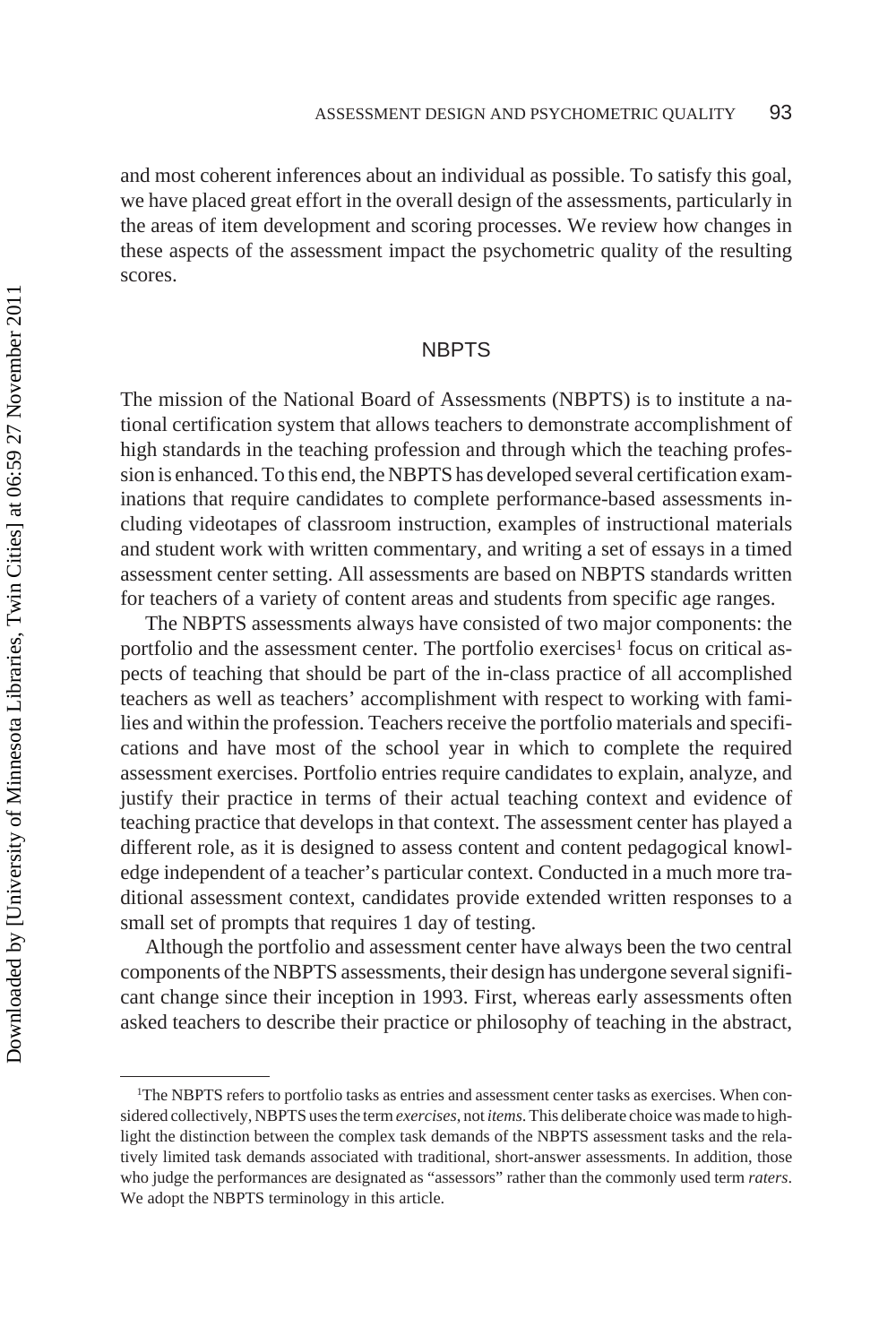portfolio exercises now ask teachers to ground their discussion in tangible artifacts such as videotapes of lessons or student work samples. Second, early portfolio entries often asked candidates to integrate an enormous amount of evidence in a single entry (e.g., lesson planning, classroom interaction, and assessment). These types of entries turned out to be poor assessment tasks because they required too much interpretation and guesswork by both candidates and assessors. Now the portfolio entries are more focused in the requested information. Third, early assessment center prompts asked candidates to describe their approaches or philosophies to teaching content or particular students. Responses were difficult to judge in that candidates could provide very abstract treatises that told very little about their understanding of content or teaching. More recent prompts ask candidates to respond to specific situations, such as the teaching of specific content, the analysis of a specific student's work, or the analysis of specific instructional resources. Finally, assessment center prompts used to vary in the amount of time in which candidates were allowed to respond. Now comparable time is provided for each response.

The changes from the earliest assessments to the more recent versions have been so dramatic that comparisons of their psychometric qualities would not tell us much—we would be comparing two different beasts. However, beginning in 1995–1996, the assessments began to stabilize. As shown in Table 1, all assessments have 10 exercises that include 6 portfolio exercises—4 classroom-based portfolio exercises and 2 documented accomplishment exercises—and 4 assessment center exercises. Classroom-based portfolio exercises all are grounded in classroom artifacts, 2 based on videotapes of classroom discourse and 2 based on student work artifacts. The documented accomplishment exercises in the portfolio ask candidates to document their work outside the classroom, explaining both what the accomplishments are and why they are significant. One exercise asks for evidence of accomplishment in working with students' families and the community, whereas the second exercise asks for evidence of accomplishment in working

| Exercise | Format                     | Topic                                 |
|----------|----------------------------|---------------------------------------|
|          | School portfolio           | <b>Classroom Community</b>            |
|          | School portfolio           | Teaching and Learning                 |
|          | School portfolio           | Engaging Students in Science Learning |
| 4        | Documented accomplishments | Working with Families                 |
|          | School portfolio           | <b>Literacy Development</b>           |
| 6        | Documented accomplishments | Professional Collaborations           |
|          | Assessment center          | Work Sample                           |
| 8        | Assessment center          | Curriculum                            |
|          | Assessment center          | Assessment                            |
| 10       | Assessment center          | Observing Children                    |

TABLE 1 Assessment Structure for the 1995–1996 and 1996–1997 Assessments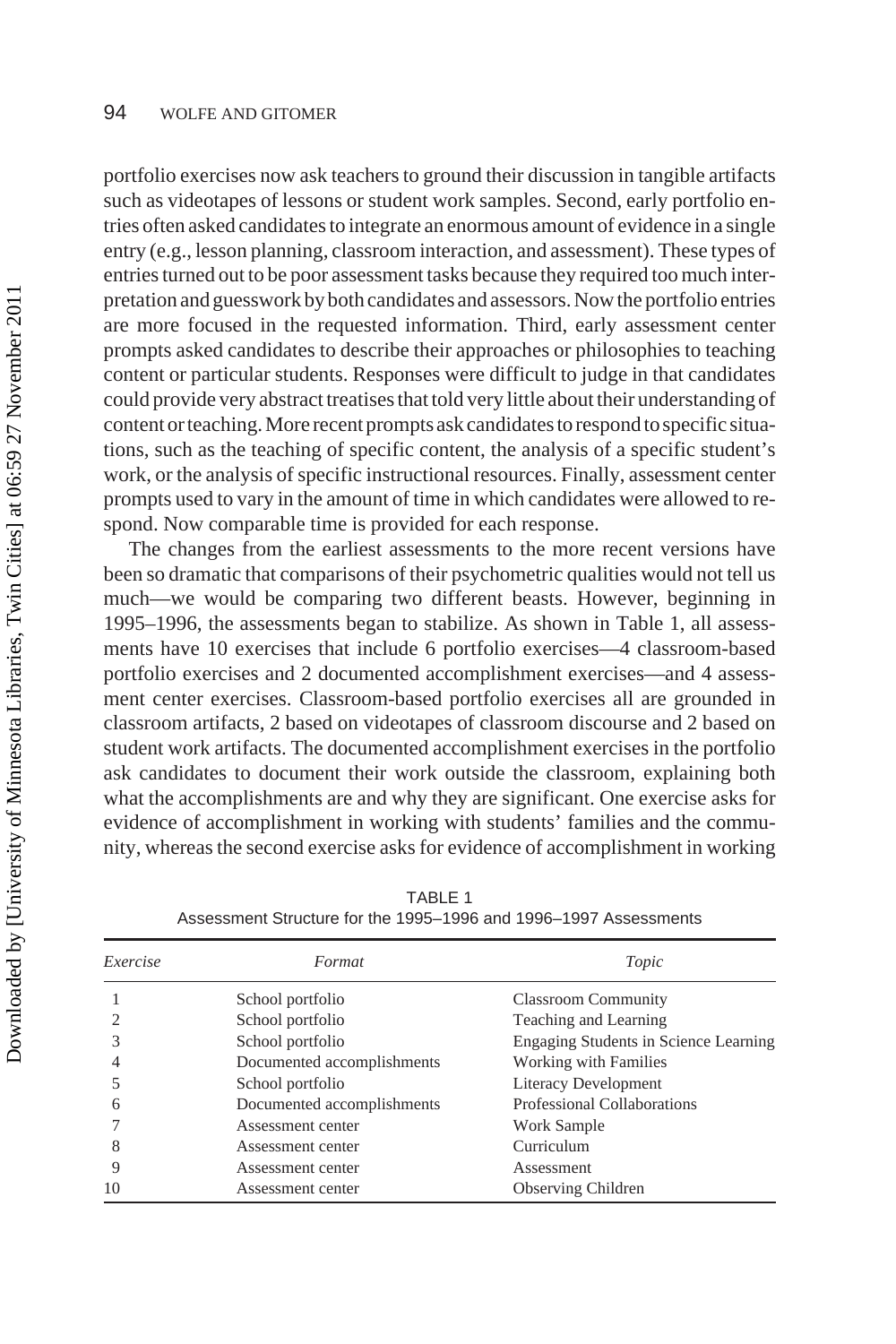with professional colleagues and organizations. The assessment center now consists of four 90-min blocks for all certificates.

Although the structure has remained stable over the last several years, in 1996–1997 a great deal of emphasis was placed on improving the assessment in two ways. First, we attempted to improve the quality of evidence generated by candidates by modifying exercise instructions. Second, we tried to improve how evidence was considered by assessors by revamping assessor training methods, modifying scoring materials, and revising scoring processes. The purpose of this study is to describe these changes and then examine changes in assessment quality brought about by these modifications in assessment and scoring design.

# Assessment Design and Evidence Generation

Candidates for NBPTS certification are asked to provide evidence about their accomplishment as teachers, making the best cases possible through completion of the assessment exercises. The assessment, particularly the portfolio, does not attempt to sample representative practice but asks teachers to present their best examples of teaching. Candidates are encouraged to select classroom-based evidence from the better part of one school year. For such an assessment, we expect that candidates are indeed showing themselves as best they can. To make valid inferences about a teacher's level of accomplishment, assessors need to be as sure as possible that if a candidate provides evidence of teaching that is less than accomplished, that it is not because the candidate has misunderstood the requirements and expectations for an assessment exercise.

In performance assessment, a significant challenge is to reduce the number of assumptions and inferential leaps that an assessor must make in rendering judgments about a performance. Judgments should be made on evidence presented by the candidate, no more and no less. Assessors should not be forced into assuming that a candidate could have shown some ability "if they had only been asked" or that "they probably could have done it had they picked a different class to show."

This is not to say, however, that assessors do not make any inferences. In fact, assessors are accomplished teachers themselves and they do make inferences based on their expertise as teachers. However, these inferences should be based only on the evidence presented, not on evidence that they assume might have been presented. For example, if a teacher were to see a classroom that had students asking questions of each other in a respectful manner, an assessor might make a reasoned judgment, based on his or her experience, that the candidate had spent significant effort establishing a learning climate in which such interchange was valued and modeled. This is a different inference than one, for example, in which the assessor assumes that a discussion would have occurred had the candidate not misunderstood the exercise directions.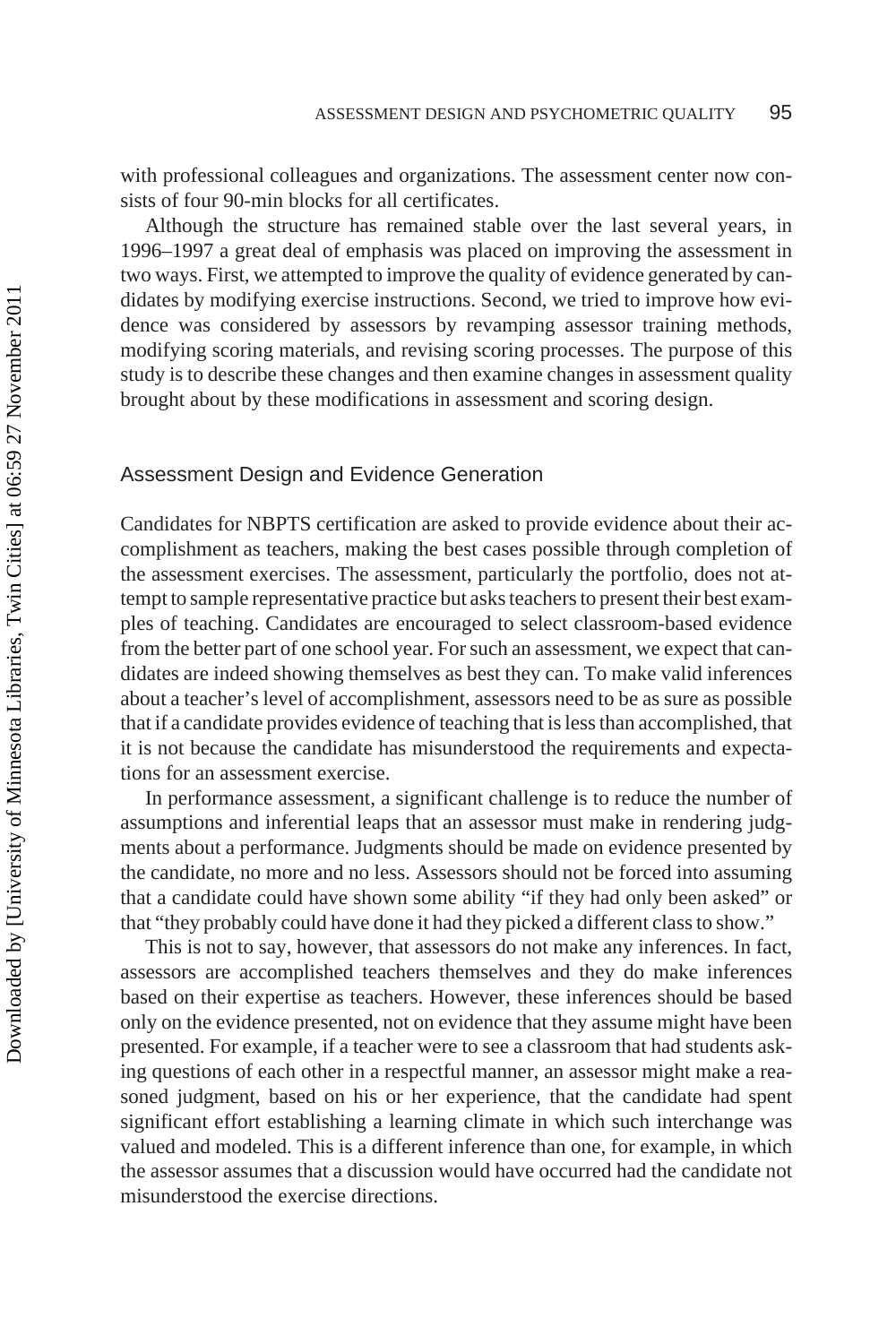## 96 WOLFE AND GITOMER

A number of systematic changes have been implemented in the assessments to increase the likelihood that what candidates are asked to present and what assessors expect to see are aligned. Most of these changes are described in detail in the Technical Analysis Report developed by ETS (1999). We summarize those changes here. To begin with, we tried to reduce the guessing—candidates should not have to guess what assessors want to see and assessors should not have to guess what candidates might have said if given more precise directions. We tried to reject the notion sometimes present in testing contexts that "the good ones will know what we're after."

The first major change instituted was the inclusion of the "How My Response Will Be Scored" section. This section is actually an approximation of the four-level (highest level) of the rubric exercise. It tells candidates exactly what assessors will value when their response is scored. The language in this section and the corresponding rubric refers to qualities that are sought in the response, rather than specific behaviors. The NBPTS assessments do not attempt to be prescriptive in terms of particular ways in which a teacher can be accomplished but instead try to recognize that accomplished teaching can be realized with a variety of approaches.

A second addition to the entry directions in the portfolio is the "Making Good Choices" section. This section was written to help candidates make decisions that are likely to help them (and correspondingly protect them from making poor decisions) as they craft their entry. The text does not deal with the logistics of the entry but rather with making and avoiding decisions that will support and hurt their entry, respectively. This section typically includes, as appropriate, suggestions for the selection of classes to videotape or students to follow, and for selecting instructional units and activities. For example, whereas most teachers of students of this age will have children engage in some type of drill and practice, such activities are probably not the best opportunity to showcase classroom discussion. This is not to say that discussion cannot happen in such a context but that in reviewing the work of previous candidates, such a choice is likely to make it more difficult to demonstrate accomplished practice.

The third change made was to add more structure to the questions that candidates responded to in their commentary for each entry. Earlier assessments tended to have fewer questions with less guidance about how to structure the response and allocate relative emphasis to different sections. In a sense, candidates were given a broad set of questions and asked to structure an essay addressing those questions. Responses to these entries suggested that candidates might not be giving sufficient attention to some issues while overly attending to others. They might organize their response in ways that made it more difficult for an assessor to locate evidence as well. To avoid having candidates make assumptions about how much to attend to each issue, the commentary is broken down into specific questions, with guidelines for page limits given as well. Although still conducive to an integrated essay,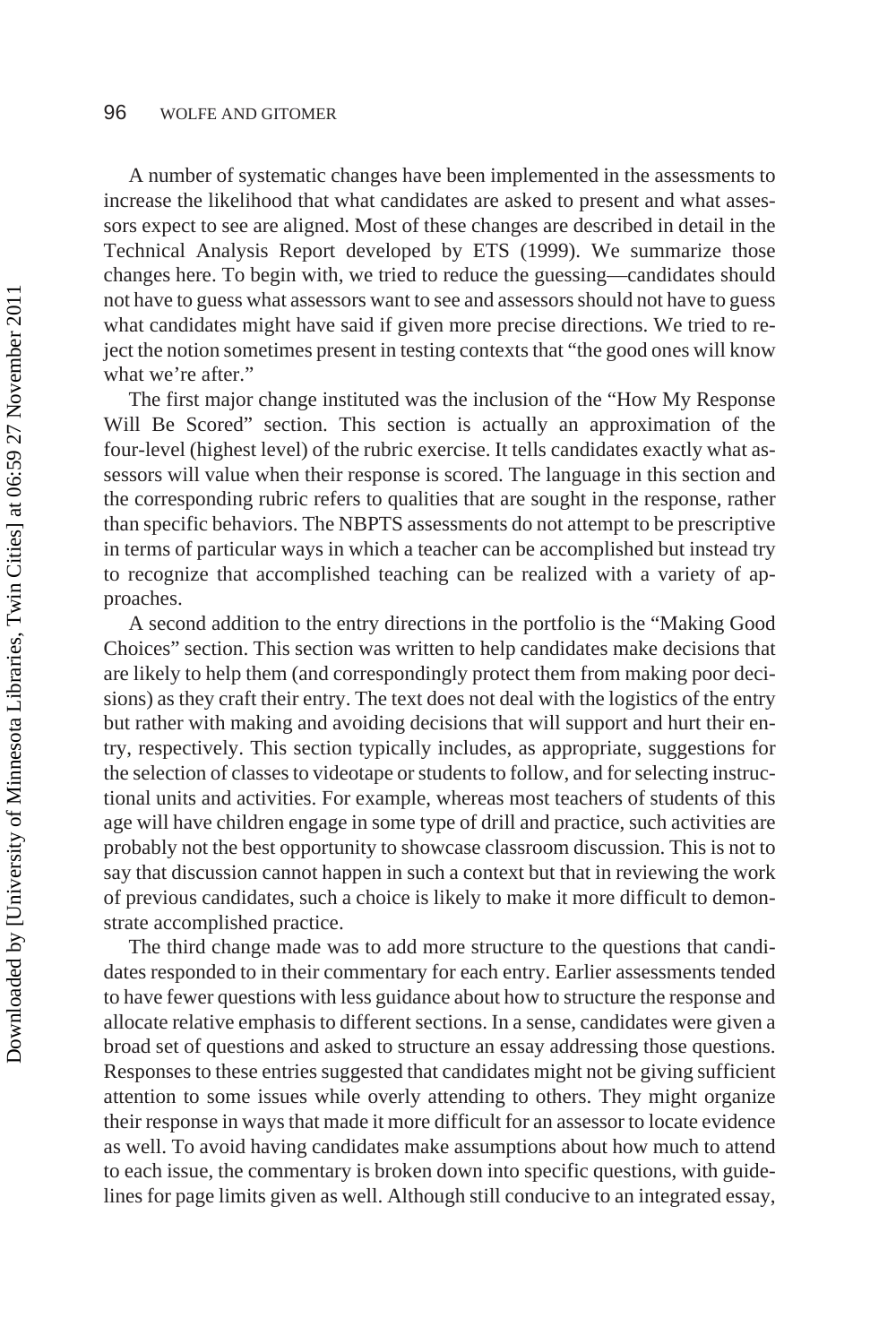the questions and questioning structure are designed to cue the candidate in how to organize the essay and how to attend to different issues with appropriate emphasis.

## Scoring Design and Assessing Evidence

A great deal of work was done between the 1995–1996 and the 1996–1997 scoring sessions to improve the scoring design. Thompson (1998) reported how the scoring process was revised in 1996–1997. Here, we highlight some of the key changes that were implemented. Changes were designed to discipline the reading and interpreting of assessment evidence, ensuring that judgments remain governed by the rubric and standards only and grounded in the evidence presented. Training is designed to reduce, if not eliminate, the tendency for idiosyncratic considerations to be brought to bear on the judging of evidence or for the possibility for going beyond the evidence and making judgments that require unsupported inferences.

Key changes in 1996–1997 included an increase in the number of benchmark and training samples the assessors were exposed to during training. These samples are used to provide illustrative images of different score points to assessors undergoing training. Rubrics and associated verbal descriptions are inherently limited. It is only by using actual examples that assessors could hone their judgments and learn the different ways in which scores at different levels could be achieved. Training samples were used to refine judgments by highlighting potentially ambiguous or distracting evidence in a candidate's responses. The additional use of these examples also resulted in an increase in the amount of time allocated to assessor training.

As Thompson (1998) noted, bias training was interleaved between the processing of these samples, also adding time to the training process. The bias training was a new process to enhance the likelihood of sound judgments grounded in the rubric and the reduction of judgments irrelevant to the rubric. Bias training raised issues of race, gender, and socioeconomic status of teachers and students. It also raised other issues that were not relevant to the rubrics but that could influence an assessor's judgment.Forexample,didanassessorhaveapreferenceforsmallgroupinstruction or for teaching a particular concept in a certain way? Although legitimate preferences in one's own classroom, these could be problematic biases during assessment. The purpose of the bias training was not to eliminate these preferences in their own teaching but to help assessors understand where and when such preferences could influence their judgment inappropriately and to refrain from doing so.

Other processes and structures were also put in place to refine and stabilize assessors' judgments. Among these was an explicit articulation of a model of teaching that underlies the NBPTS assessments. This architecture of teaching is an abstraction that serves to keep all assessors, across exercises and certificates, tied to a common framework for thinking about accomplished teaching.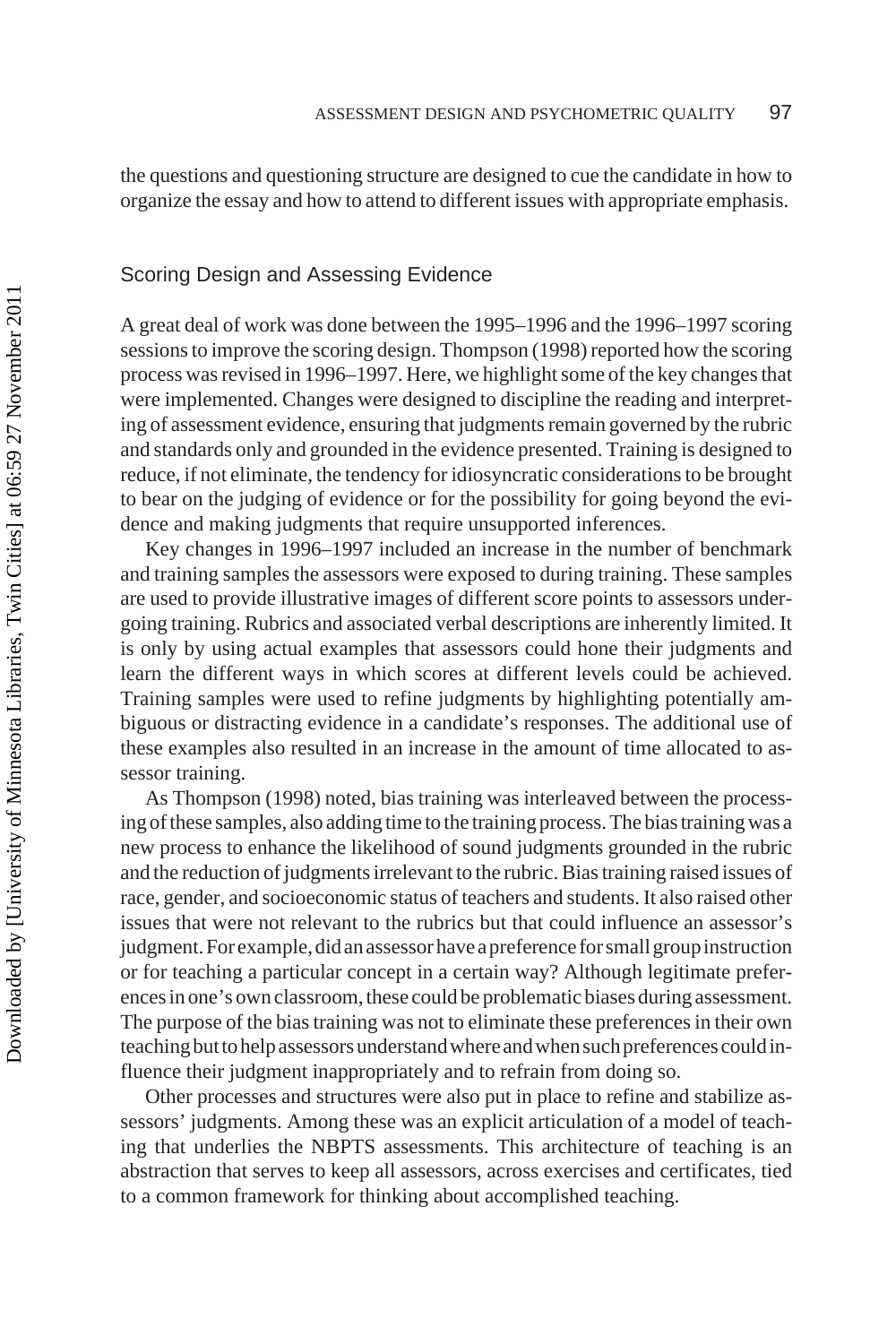| Purpose                                                                         | <i><u><b>Ouestions</b></u></i>                                                                                                                                                                                                                                                                                                                                                                                                                                              |
|---------------------------------------------------------------------------------|-----------------------------------------------------------------------------------------------------------------------------------------------------------------------------------------------------------------------------------------------------------------------------------------------------------------------------------------------------------------------------------------------------------------------------------------------------------------------------|
| To help assessors see different<br>parts of the evidence                        | Are the goals of the lesson worthwhile and appropriate, even if<br>they are not goals I would choose for my students?<br>Is the teacher demonstrating knowledge of his or her students, as<br>individuals or as a developmental or social group, even if the<br>teacher's approach is different from one I would take?                                                                                                                                                      |
|                                                                                 | Is the teacher showing command of the content, making<br>connections, even if they are not the connections I would make?<br>Are students engaged in the lesson, even if it is not in a way I am<br>used to?                                                                                                                                                                                                                                                                 |
|                                                                                 | Is the teacher showing respect for all students, even if the teacher's<br>style is different from mine?<br>If there is something troubling to you about the teacher's choices<br>(content, style, classroom organization, material), is there a<br>plausible and professionally acceptable explanation that would<br>explain why she or he made the choices?                                                                                                                |
| To help assessors identify the<br>underlying architecture of<br>the performance | What is the underlying structure of this performance? What is<br>going on beneath the surface features (e.g., level of resources in<br>the classroom, teacher's and students' accents and appearance,<br>noise level, writing ability demonstrated in a response)?<br>As you begin to formulate a hypothesis about the accomplishment<br>demonstrated in this performance, can you construct a<br>counter-hypothesis that is also rooted in the evidence and the<br>rubric? |

TABLE 2 Bridge Questions

Also put in place in 1996–1997 were guiding and bridge questions that served to structure the way in which assessors considered the evidence produced by candidates (Table 2). These questions were designed to keep assessors focused on the judgments they were required to make and reduced the possibility of assessors focusing on the less relevant or obscure aspects of a candidate's response. Note, too, the changes in the scoring path. Whereas the scoring path for the 1996–1996 year was primarily procedural, the 1996–1997 scoring path document focused assessors much more on the analysis of evidence produced in the response.

Finally, the rubrics themselves have undergone significant change in focus and structure. Prior years tended to be more analytic, highlighting specific behaviors that might be observed at a score point. As discussed in the context of the "How My Response Will Be Scored" section, the current rubrics consciously avoid noting the presence or absence of specific behaviors at any score point. The problem with including specific behaviors in a holistic rubric is that an assessor might be at sea when the weight of evidence suggests one point on the scale, but an expected behavior for that score point is not observed (or vice versa). In such cases, assessors often will invent rules to deal with this conflicting information. Under this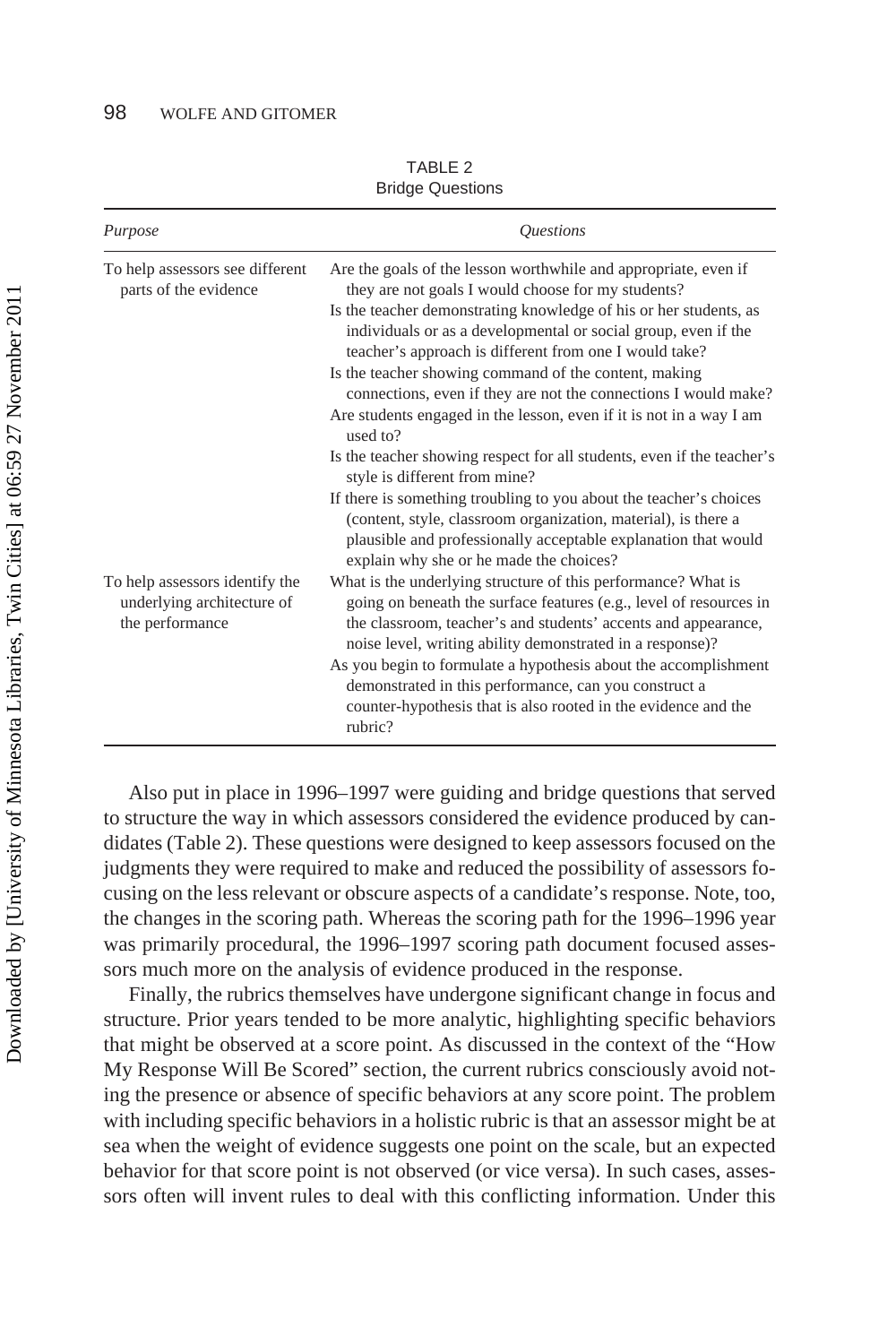scheme, assessors only weigh the preponderance of evidence regarding observed qualities of performance—they do not have to account for the presence or absence of specific acts.

# RESEARCH QUESTIONS

Our purpose in this article is to evaluate the influence of the aforementioned changes in the NBPTS assessments on the psychometric quality of certification measures. More specifically, we address the following questions.

1. How do the assessment revisions influence interassessor agreement? Do the changes made in the instrument design make the search for evidence more consistent among assessors? Do changes in assessor training lead to more consistent judgments?

2. How do the assessment revisions influence interexercise consistency? Do attempts to reduce the introduction of bias in judgments and the articulation of a common framework for teaching lead to different patterns of consistency across assessment tasks?

3. How do the assessment revisions influence the generalizability of the measures? Taken as a whole, how do the changes in assessment design and scorer training influence the generalizability of the NBPTS assessments?

## METHOD

# Sample

To answer these questions, we compared measures derived from examinee responses to the 1995–1996 and the 1996–1997 NBPTS Early Childhood/Generalist certification examination. There were 234 examinees in 1995–1996 and 186 examinees in 1996–1997. As shown in Table 3, the demographic characteristics of the two samples varied only slightly. The 1996–1997 cohort was slightly more homogeneous with respect to geographic location and ethnicity but contained slightly more men than did the 1995–1996 cohort. In addition, the 1996–1997 cohort's ages were slightly more homogeneous than the previous year's cohort ( $M = 44$ ,  $SD =$ 7.68 and  $M = 43$ ,  $SD = 8.22$ , respectively).

Table 4 summarizes the professional characteristics of the two samples. From these figures, the two cohorts seem very similar with respect to the distributions of education level and teaching experience. There are slight differences in the other variables, however. For example, there were more teachers from rural districts and fewer from urban districts in 1996–1997. There are also differences between con-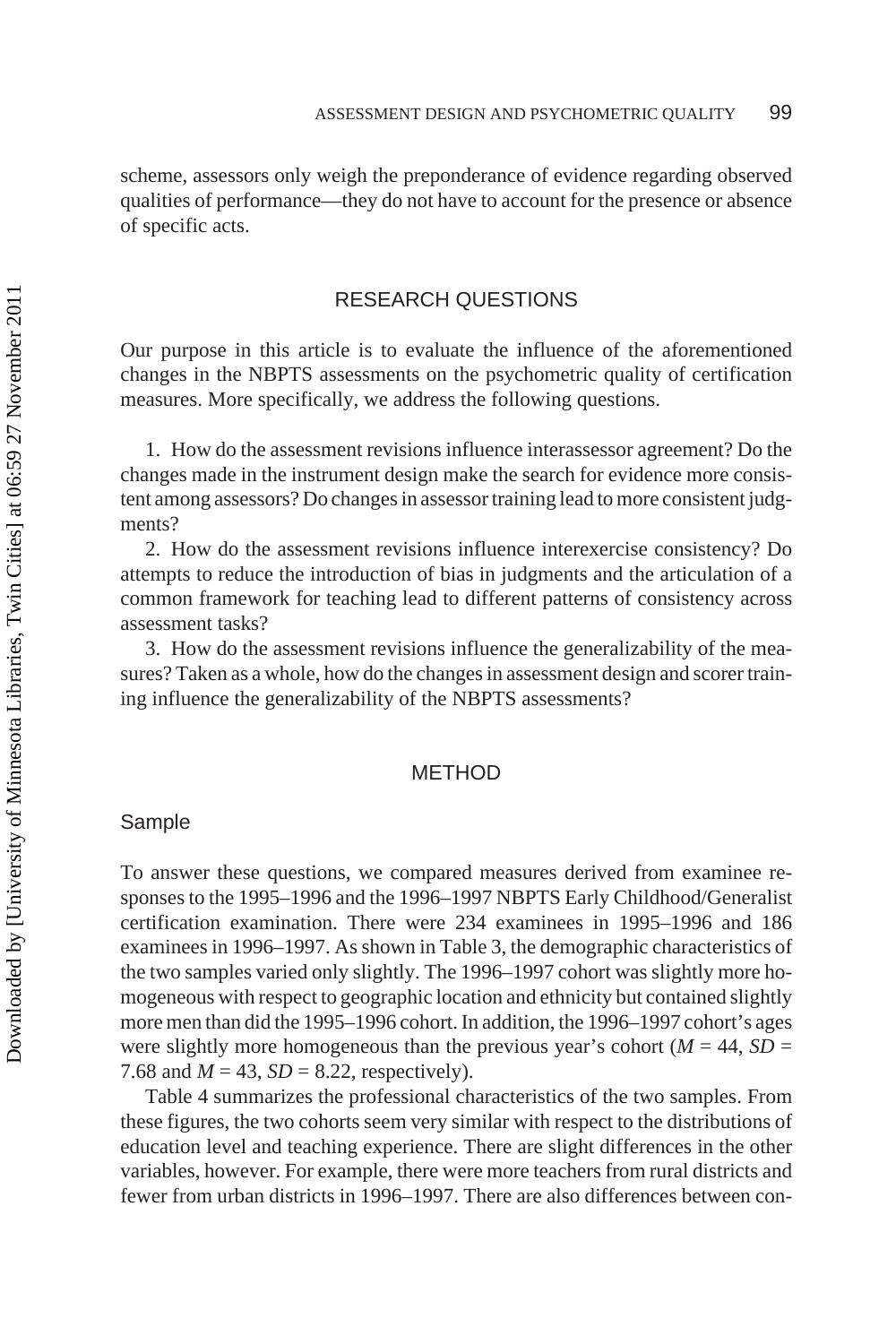## 100 WOLFE AND GITOMER

tent certifications for the two samples. (Teachers could choose up to three areas, so differences in these figures could be the result of different rates of reporting between the two samples.) Slightly fewer teachers indicated each of the four major content areas among their areas of certification and slightly more indicated other areas in the 1996–1997 cohort. There were also more nonresponses to this question in the 1995–1996 cohort.

#### Instrument

Examinees respond to 10 exercises on the Early Childhood/Generalist examination. Exercises from the 1995–1996 and 1996–1997 examinations are roughly parallel (recall Table 1), so comparisons for individual exercises and exercise types are possible. An assessor first assigned a whole number value of 1, 2, 3, or 4, and if appropriate, refined this judgment with either a plus  $(+)$  or a minus  $(-)$ . A plus increased the whole number value by .25; a minus decreased the whole number value by .25. For example, a score of 2+ translated into a value of 2.25; a score of 4– translated into a value of 3.75. Because each whole number could be augmented with a

| Variable            | 1995-1996 <sup>a</sup> | 1996-1997b |
|---------------------|------------------------|------------|
| Geographic location |                        |            |
| East                | 41.5                   | 53.2       |
| Central             | 47.4                   | 40.8       |
| West                | 11.1                   | 5.9        |
| Gender              |                        |            |
| Women               | 99.2                   | 97.7       |
| Men                 | 0.9                    | 97.7       |
| Ethnicity           |                        |            |
| White               | 80.8                   | 85.5       |
| African American    | 12.0                   | 8.1        |
| Hispanic            | 5.6                    | 3.8        |
| Other/blank         | 1.7                    | 2.6        |
| Age                 |                        |            |
| Less than 29        | 6.0                    | 7.5        |
| 30 to 39            | 26.5                   | 26.9       |
| 40 to 49            | 44.0                   | 47.3       |
| 50 to 59            | 21.8                   | 16.7       |
| Less than 60        | 1.7                    | 1.6        |
|                     |                        |            |

TABLE 3 Demographic Characteristics for the 1995–1996 and 1996–1997 Assessments

*Note.* Cell totals may not equal 100 because of rounding error. Given in percentages.

 $a_n = 234$ .  $b_n = 186$ .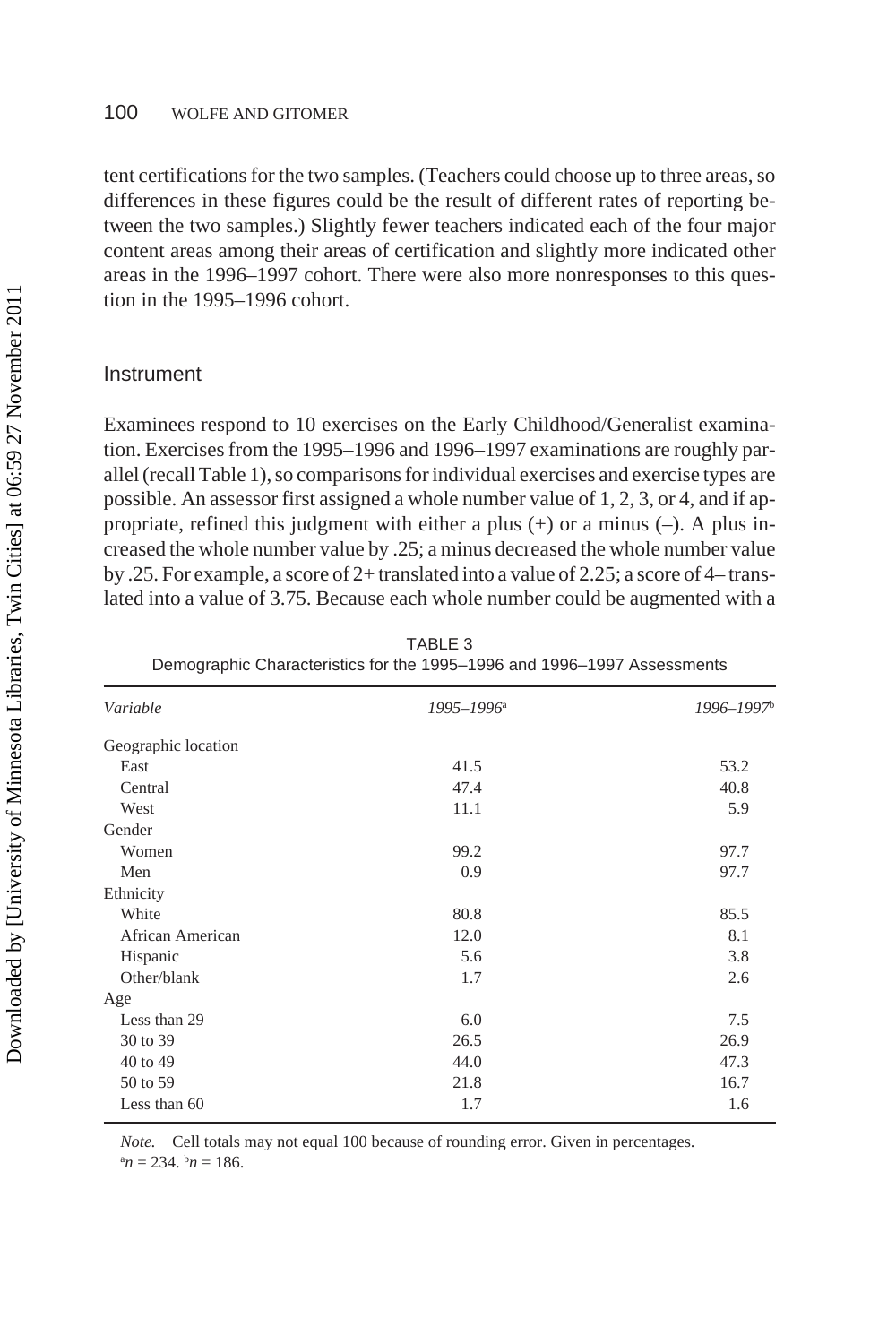| Variable               | 1995-1996 <sup>a</sup> | 1996-1997b |
|------------------------|------------------------|------------|
| <b>District</b>        |                        |            |
| Urban                  | 48.7                   | 36.0       |
| Rural                  | 22.7                   | 35.0       |
| Suburban               | 28.2                   | 27.4       |
| Degree                 |                        |            |
| B.A.                   | 27.8                   | 28.5       |
| M.A.                   | 70.1                   | 69.9       |
| Ph.D.                  | 2.1                    | 1.1        |
| Subject                |                        |            |
| English language arts  | 87.6                   | 80.1       |
| Mathematics            | 83.3                   | 79.0       |
| Science                | 62.0                   | 63.4       |
| Social studies/history | 21.4                   | 18.3       |
| Other                  | 12.9                   | 15.1       |
| Not indicated          | 8.6                    | 6.5        |
| Years teaching         |                        |            |
| Less than 9            | 32.5                   | 34.4       |
| 10 to 19               | 40.6                   | 43.0       |
| 20 to 29               | 24.4                   | 21.0       |
| More than 30           | 2.6                    | 1.6        |

TABLE 4 Professional Characteristics for the 1995–1996 and 1996–1997 Assessments

*Note.* Cell totals may not equal 100 because of rounding error. Given in percentages.  $a_n = 234$ .  $b_n = 186$ .

plus or a minus, there were 12 possible score values ranging from .75 (1–) to 4.25 (4+). The rating scale is depicted as a number line with clustering of scores around the whole number values. This directs assessors to see the scale as composed of four distinct score "families," each with its own characteristics.

Assessors assigned a performance to a single score family, based on the preponderance of evidence in the response. Two assessors (nested within exercises) were randomly selected from the pool of assessors for a given exercise to score each response for each examinee. If the difference in the two assigned scores was 1.25 or less, then the two independent scores were averaged to yield an exercise score. If the difference between these two scores was more than 1.25 points, then a third (more experienced) assessor gave a score that was then weighted with the other two scores to provide an exercise score. Hence, an exercise score was generated for each examinee by either averaging the two scores assigned by the assessors or by including a more highly weighted expert score in the case of discrepancies. To determine a total assessment score for the individual, the 10 exercise scores were weighted and then summed.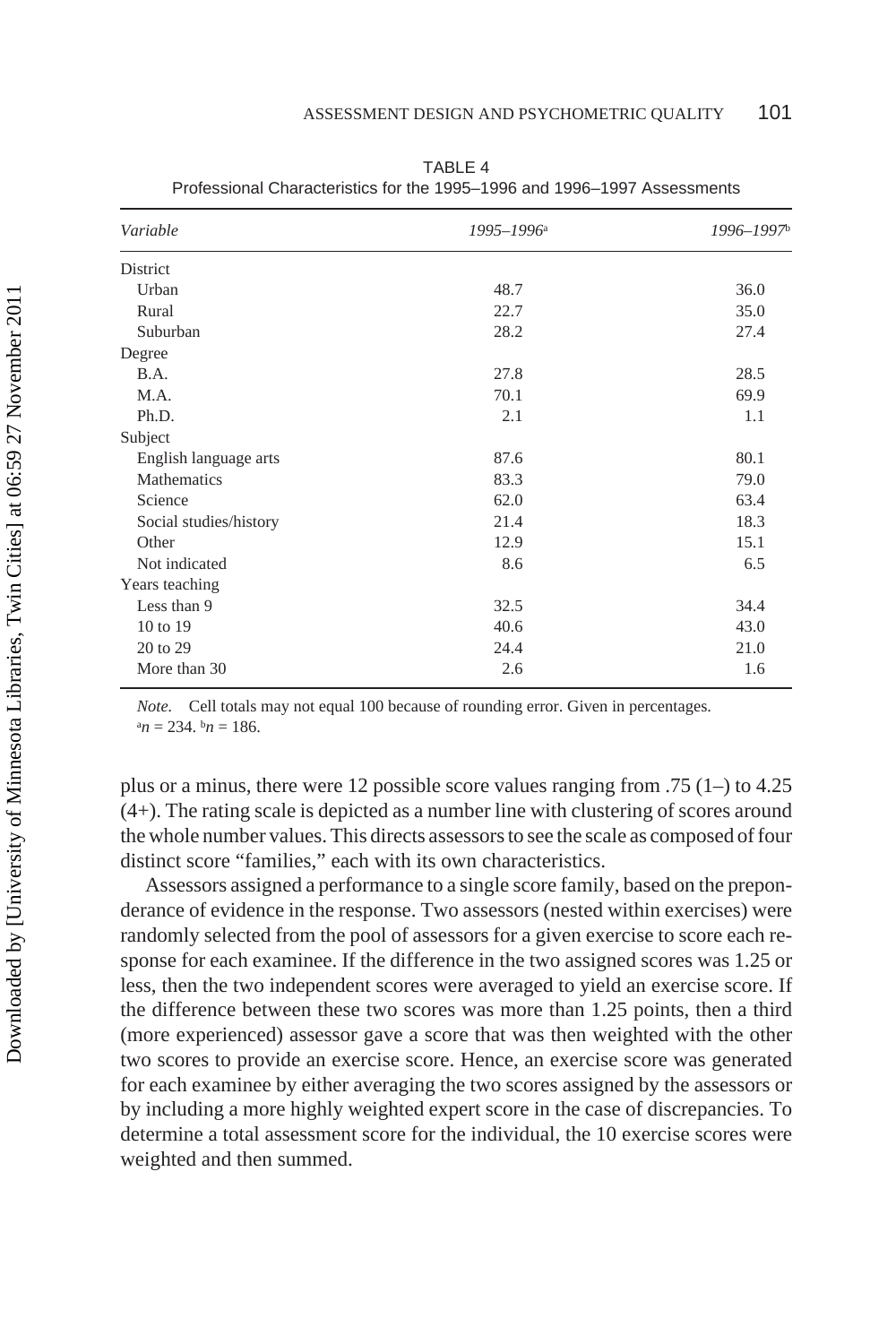#### Analyses

Parallel analyses of the 1995–1996 and 1996–1997 Early Childhood/Generalist data were performed, and results from each year were compared as a measure of the influence of instrument revision. Analyses focused on three factors: interassessor agreement, interexercise consistency, and generalizability.

Interassessor agreement. Interassessor agreement was evaluated in three ways for each data set. First, we examined the interassessor correlations for each data set. These correlations were computed via a Pearson Product Moment correlation from the randomly selected pairs of assessors for each examinee. That is, the interassessor correlations were computed on the first and second assessors for each examinee. Second, we examined the proportion of perfect agreement between the randomly selected pair of assessors in each data set and the proportion of perfect agreement corrected for chance agreement (i.e., coefficient κ). Third, we examined the resolution rates for each data set. That is, we identified the proportion of examinees for whom the randomly selected pair of assessors assigned scores that differed by more than 1.25.

Interexercise consistency. Interexercise consistency was evaluated in two ways for each data set. First, we examined the interexercise correlations for the composite exercise score for each data set. Second, we examined coefficient  $\alpha$  for each data set. Coefficient  $\alpha$  was computed using composite scores.

Generalizability. Generalizability was evaluated in two ways. First, we examined the reliability of scores from both data sets. To accomplish this, variance components were generated using a design in which examinees (*e*) are crossed with exercises (*i*), and assessors are nested within exercises (*r*) [i.e., a  $e \times (r:i)$  design] (Brennan, 1992). We computed  $\phi$  (i.e., based on absolute error,  $\phi$ ) and generalizability (i.e., based on relative error,  $E(\rho^2)$ ) coefficients from these variance components. Second, we projected the number of additional assessors and the number of additional exercises that would be required to increase the reliability of 1995–1996 scores to the levels attained with the 1996–1997 scores.

# RESULTS

## Interassessor Agreement

Table 5 shows the interassessor agreement indexes for each exercise for the 1995–1996 and 1996–1997 data sets. As shown by these figures, there were large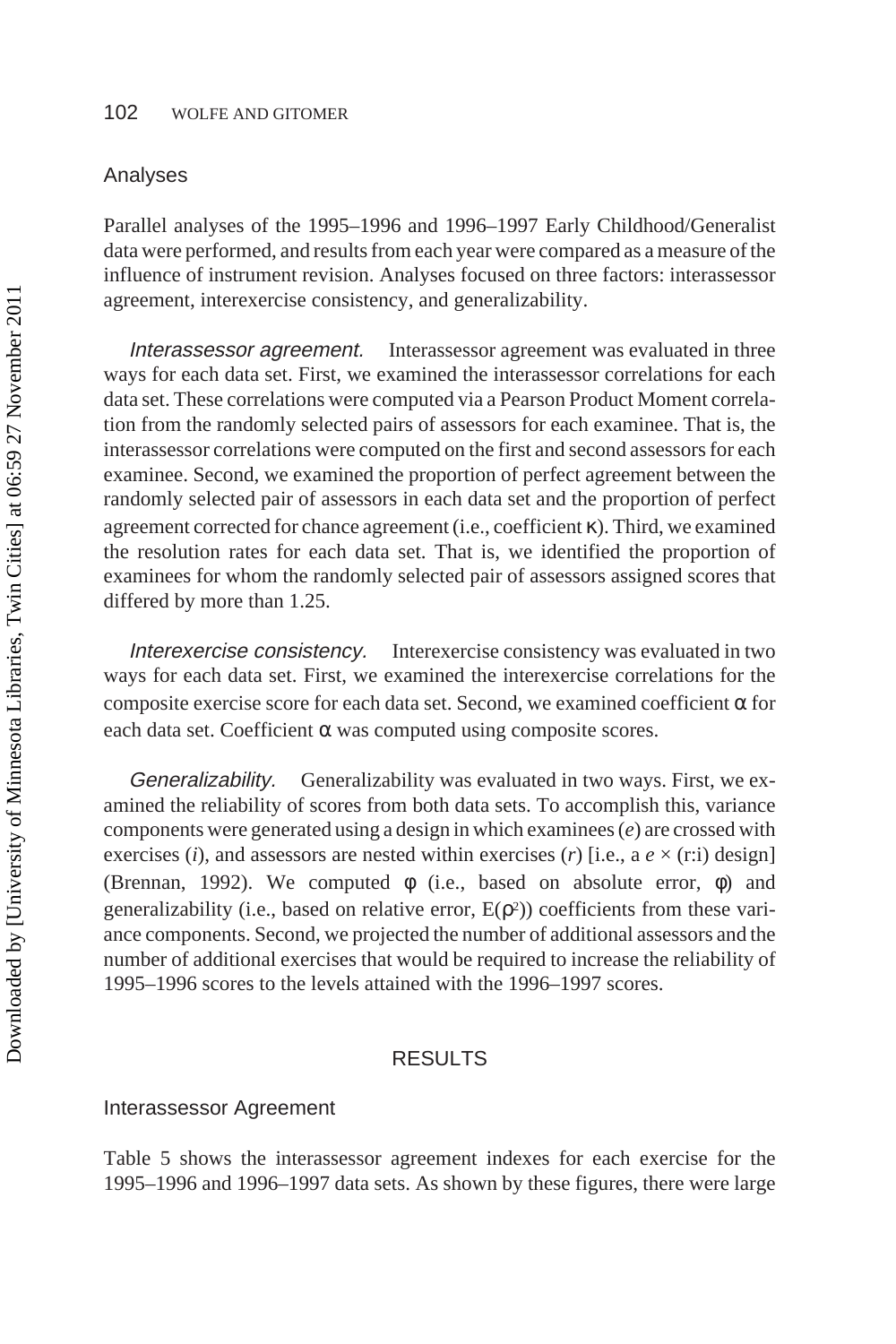|                |           | 1995-1996 |     |          |     | 1996-1997 |        |          |     |  |
|----------------|-----------|-----------|-----|----------|-----|-----------|--------|----------|-----|--|
| Exercise       | Format    | Perfect   | к   | Resolved | r   | Perfect   | К      | Resolved | r   |  |
| 1              | <b>SP</b> | .16       | .06 | .15      | .40 | .22       | .12    | .06      | .60 |  |
| $\overline{2}$ | <b>SP</b> | .17       | .07 | .05      | .60 | .26       | .16    | .06      | .63 |  |
| 3              | SP        | .15       | .05 | .16      | .35 | .11       | $-.02$ | .10      | .33 |  |
| 4              | DA        | .17       | .08 | .13      | .54 | .25       | .14    | .01      | .74 |  |
| 5              | <b>SP</b> | .23       | .13 | .08      | .58 | .27       | .18    | .05      | .68 |  |
| 6              | DA        | .17       | .06 | .11      | .42 | .30       | .19    | .05      | .69 |  |
| 7              | AC        | .21       | .10 | .07      | .45 | .23       | .12    | .04      | .61 |  |
| 8              | AC        | .29       | .16 | .07      | .40 | .32       | .19    | .01      | .63 |  |
| 9              | AC        | .18       | .07 | .13      | .30 | .26       | .13    | .06      | .51 |  |
| 10             | AC        | .17       | .08 | .13      | .50 | .20       | .11    | .09      | .56 |  |
| Average        |           | .19       | .09 | .11      | .46 | .24       | .13    | .05      | .60 |  |

TABLE 5 Agreement Rates for the 1995–1996 and 1996–1997 Assessments

*Note.* Perfect = the proportion of exercises that were assigned the exact same rating on the 12-point scale by the two assessors;  $\kappa$  = the proportion of perfect agreement corrected for chance agreement; resolved = when two independent scores were resolved if the difference between those scores was greater than 1.25;  $r =$  Pearson Product Moment correlation between two raters for each exercise;  $SP =$ School Portfolio; DA = Documented Accomplishment; AC = Assessment Center.

increases in the proportion of assigned scores in perfect agreement on the 12-point rating scale. Most κ indexes increased by a similar magnitude. In addition, the resolution rate dropped in 1996–1997 on all of the exercises except one. On average, there was a drop in the resolution rate. Only 1 of the 10 exercises was scored less consistently in 1996–1997—the portfolio entry concerning Engaging Students in Science Learning. Overall, the Documented Accomplishments entries showed the greatest improvements in interassessor agreement, with smaller improvements on the School Portfolio and the Assessment Center exercises. In addition, there was a fairly large increase in the average interassessor correlation across the assessment exercises. The largest average increase was observed for the Documented Accomplishment entries, with smaller increases for the Assessment Center and School Portfolio exercises.

# Interexercise Consistency

Table 6 shows the interexercise correlations for the 1995–1996 and 1996–1997 data sets. As shown by these figures, there was a modest increase in the average interexercise correlation across the assessment exercises. The average interexercise correlation for 1995–1996 was 0.29, while the average for 1996–1997 was 0.38. In general, the exercise scores were more consistent in 1996–1997 than in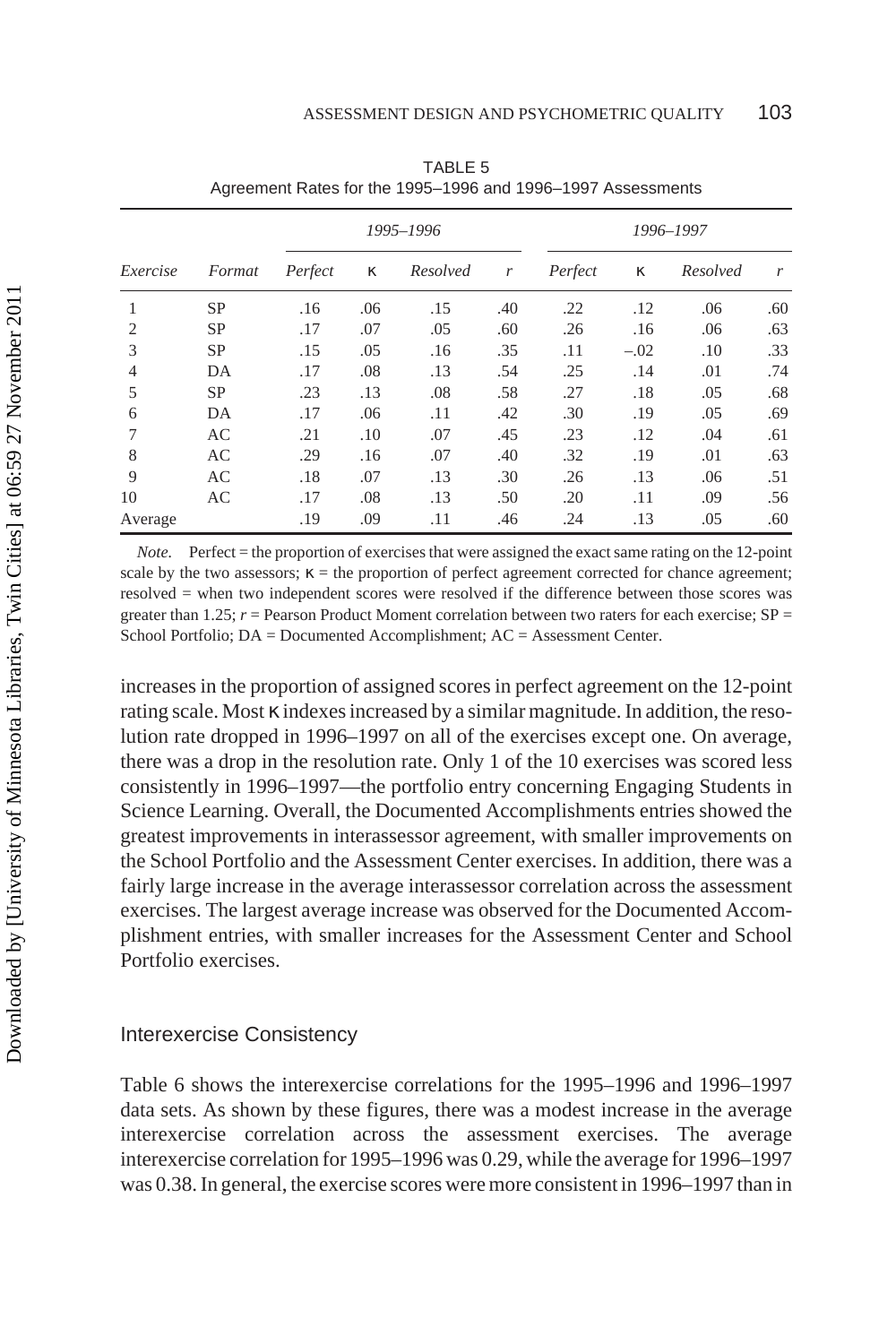1995–1996 (with a mean interexercise correlation increase of about 0.09). The interexercise correlation between the two Documented Accomplishment exercises (i.e., 5 and 6) showed a larger increase than did the correlations within the Assessment Center and the School Portfolio exercises. The increases in interexercise correlations between exercises of different formats (e.g., between Exercise 1, a School Portfolio exercise, and Exercise 4, a Documented Accomplishment exercise) were generally small. Coefficient  $\alpha$  for the 1995–1996 and 1996–1997 data also indicated a modest increase in the internal consistency of the assessments ( $\alpha$  = .83 and  $\alpha$  = .88, respectively).

# **Generalizability**

Table 7 shows the variance components and the  $\phi$  and  $E(\rho^2)$  coefficients for the 1995–1996 and the 1996–1997 data. Note that, for both data sets, the largest variance components are associated with error that is not taken into account by our generalizability study design with examinee and examinee-by-exercise effects accounting for the majority of the remaining variance. Exercise and assessor-within-exercise effects are small in both data sets. In addition, note that a fairly large decrease in error variance occurred between the 1995–1996 and 1996–1997 data and that this was associated with a somewhat large increase in examinee variance. As a result, there were substantial increases in both the  $\phi$  (absolute) and  $E(\rho^2)$ (relative) coefficients between 1995–1996 and 1996–1997.

|          | 1 ADLL V<br>Interexercise Correlations for the 1995–1996 and 1996–1997 Assessments |      |                          |                |      |      |      |      |      |      |
|----------|------------------------------------------------------------------------------------|------|--------------------------|----------------|------|------|------|------|------|------|
| Exercise | 1                                                                                  | 2    | 3                        | $\overline{4}$ | 5    | 6    | 7    | 8    | 9    | 10   |
| (Format) | (SP)                                                                               | (SP) | (SP)                     | (DA)           | (SP) | (DA) | (AC) | (AC) | (AC) | (AC) |
| 1(SP)    |                                                                                    | .59  | .42                      | .61            | .56  | .42  | .32  | .26  | .37  | .38  |
| 2(SP)    | .40                                                                                |      | .44                      | .50            | .45  | .39  | .25  | .26  | .26  | .40  |
| 3(SP)    | .33                                                                                | .33  | $\overline{\phantom{0}}$ | .41            | .35  | .29  | .24  | .18  | .19  | .25  |
| 4(DA)    | .37                                                                                | .39  | .23                      |                | .53  | .57  | .32  | .34  | .28  | .32  |
| 5(SP)    | .41                                                                                | .41  | .32                      | .47            |      | .34  | .34  | .37  | .41  | .40  |
| $6$ (DA) | .31                                                                                | .29  | .17                      | .31            | .45  |      | .33  | .31  | .32  | .31  |
| 7(AC)    | .17                                                                                | .27  | .18                      | .25            | .30  | .20  |      | .35  | .52  | .47  |
| 8 (AC)   | .32                                                                                | .23  | .10                      | .12            | .15  | .16  | .25  |      | .43  | .40  |
| 9 (AC)   | .33                                                                                | .28  | .04                      | .27            | .42  | .35  | .25  | .22  |      | .48  |
| 10 (AC)  | .37                                                                                | .37  | .15                      | .31            | .33  | .33  | .37  | .31  | .30  |      |

|                                                                  | TABLE 6 |  |
|------------------------------------------------------------------|---------|--|
| rexercise Correlations for the 1995–1996 and 1996–1997 Assessmen |         |  |

*Note.* Upper off-diagonal entries refer to interexercise correlations for the 1996–1997 data, and lower off-diagonal entries refer to the 1995–1996 data. The mean interexercise correlation for  $1995-1996 = .29$ . The mean interexercise correlation for  $1996-1997 = .38$ . SP = School Portfolio; DA = Documented Accomplishment; AC = Assessment Center.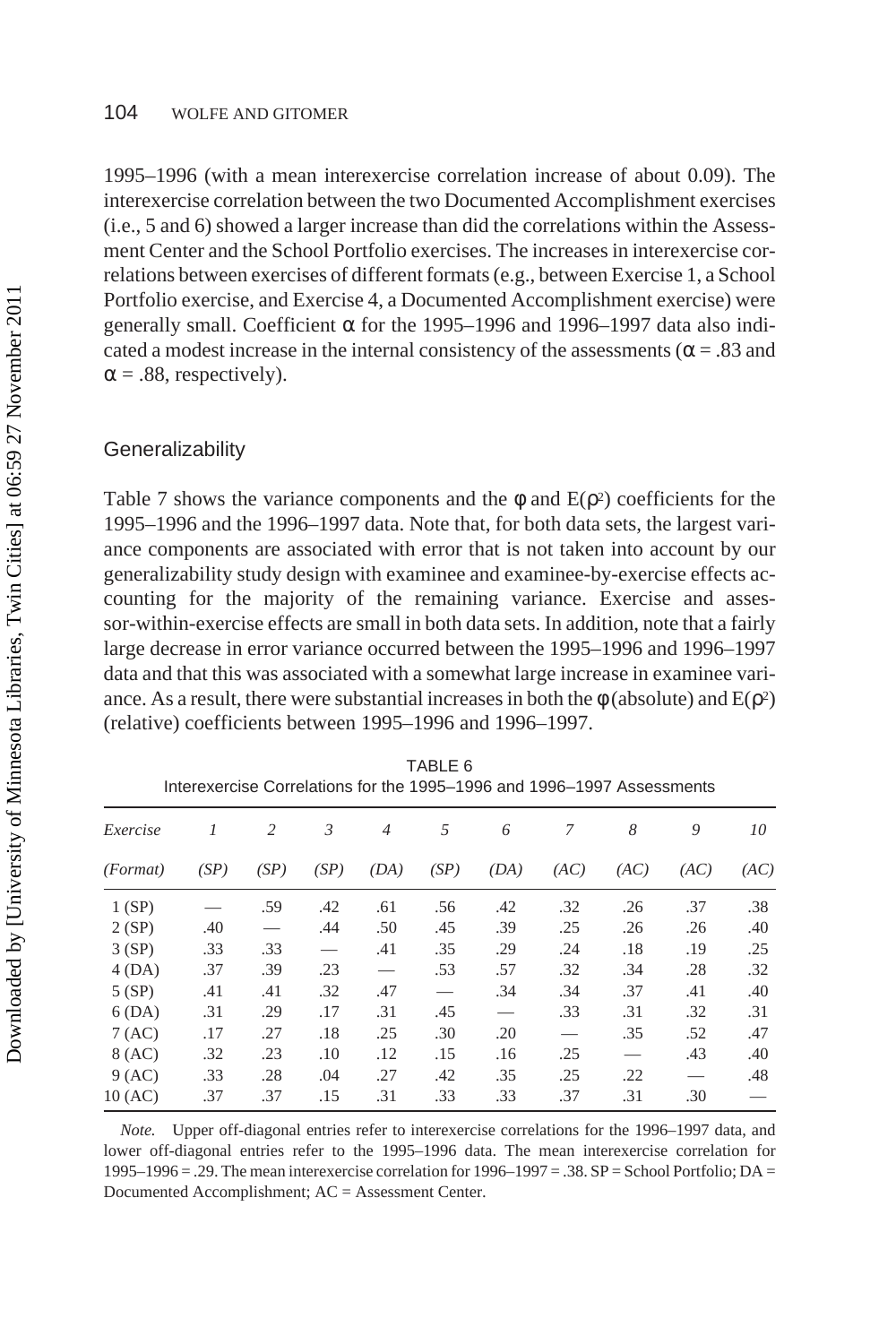|                            |     | 1995-1996 |     | 1996-1997 |  |
|----------------------------|-----|-----------|-----|-----------|--|
| Facet                      | No. | $\%$      | No. | $\%$      |  |
| Examinee                   | .14 | 18        | .21 | 28        |  |
| Exercise                   | .06 | 8         | .06 | 8         |  |
| Assessor: exercise         | .04 | 5         | .02 | 3         |  |
| Examinee $\times$ Exercise | .20 | 25        | .19 | 25        |  |
| Error                      | .35 | 44        | .27 | 36        |  |
| φ                          | .75 |           | .84 |           |  |
| $E(\rho^2)$                | .78 |           | .87 |           |  |

TABLE 7 Variance Components for the 1995–1996 and 1996–1997 Assessments

#### TABLE 8

Decision Studies for the 1995–1996 Assessment: Increase in Assessors or Exercises Required to Attain Generalizability Estimates Observed for the 1996–1997 Assessment

| Coefficient |     | Assessors |     |      |     |     | Exercises |     |     |     |
|-------------|-----|-----------|-----|------|-----|-----|-----------|-----|-----|-----|
|             | 5   | - 10      | 15  | - 20 | 25  | 13  | 15        | 16  |     | 18  |
| Ò           | .80 | .82       | .83 | .83  | .83 | .79 | .82       | .83 | .83 | .84 |
| $E(\rho^2)$ | .83 | .85       | .86 | .86  | .86 | .82 | .84       | .85 | .86 | .87 |

*Note.* These values should be compared to the 1996–1997 values of  $\phi = .84$  and  $E(\rho^2) = .87$ .

What, then, are the practical consequences of the observed increase generalizability? We compared the observed increases of the generalizability of the 1996–1997 measures to increases that would be observed had we simply tried to increase the 1995–1996 reliability by adding exercises or assessors that were similar to those already included in the assessment. Table 8 projects the number of assessors and the number of exercises that would be required to increase the reliability of the 1995–1996 scores to the levels observed in the 1996–1997 data. As shown in the upper portion of Table 8, it would require over three times the number of current assessors to approximate the reliability levels attained for the 1996–1997 assessment. And, as shown in the lower portion of Table 8, one would need to nearly double the number of assessment tasks to obtain comparable reliabilities.

# **DISCUSSION**

To summarize, we see a fairly substantial increase in the reliability of scores between the 1995–1996 and the 1996–1997 administrations of the NBPTS Early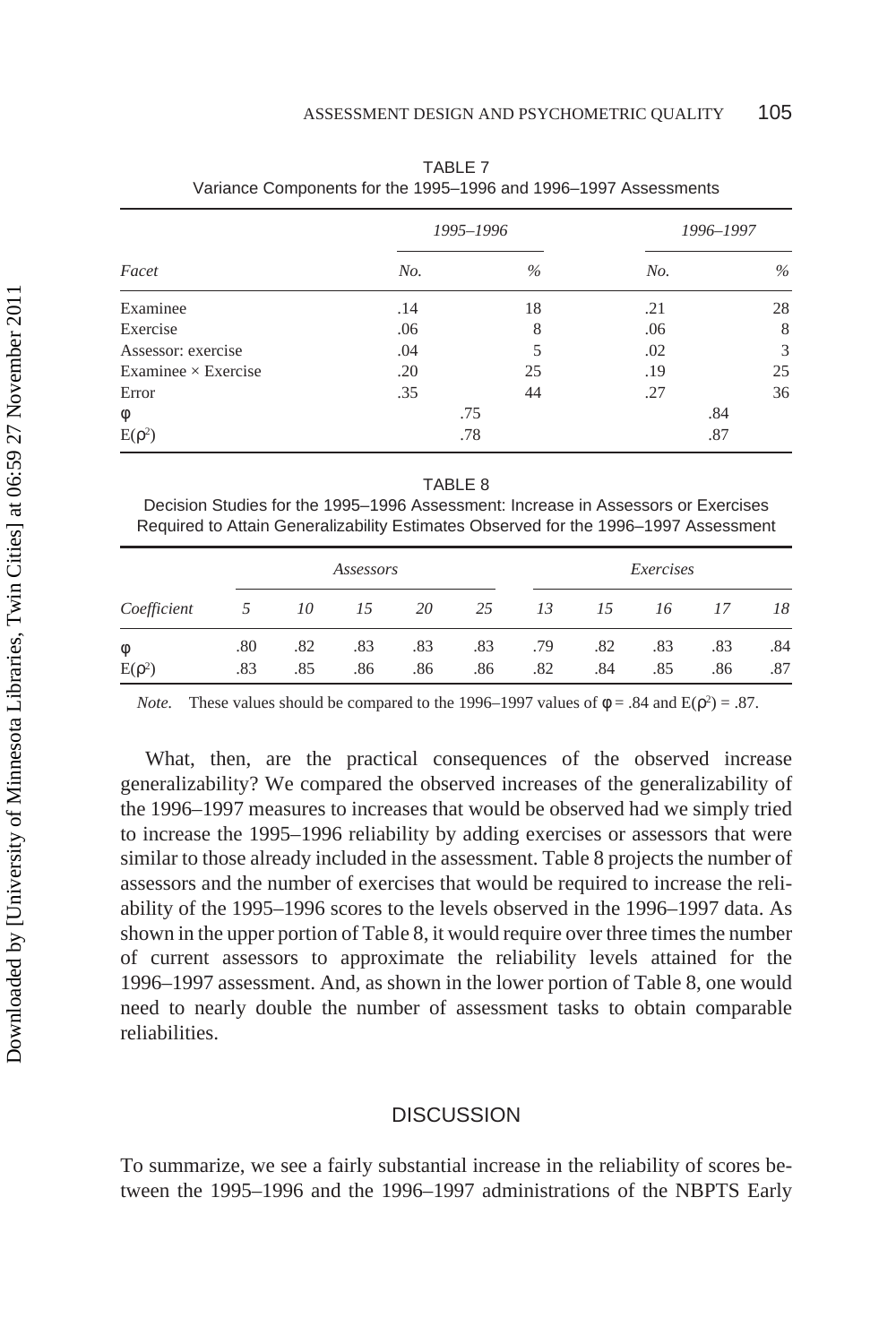Childhood/Generalist assessment. Because of the variety of uncontrolled variables in our study, we acknowledge that there are at two least uncontrolled factors that might have produced these increases. First, from the generalizability study data, one might conclude that the increase in reliability was due to an increase in the variance of the sample. However, we believe that this is unlikely, given the demographic and professional characteristics of the two samples compared here (Tables 3 and 4) because the samples are less heterogeneous on several of these variables in the 1996–1997 sample (e.g., geographic location, ethnicity, age, years of teaching).

Second, it is possible that these increases are due to learning on the part of candidates or assessors who took part in the assessment process in both years. Such learning could result in candidate materials that are more consistent with the scoring guidelines or assessors who are better able to agree. It is unlikely that the observed changes could be attributed to learning on the part of repeat candidates. Out of curiosity, we merged the two data sets, matching on state and birth year. Of the 420 combined records, only 18 of the cases matched on these variables (4%). With respect to assessors, about 13% of the assessors for the 1996–1997 scoring returned from the 1995–1996 session.

In light of the evidence, we believe that the most reasonable explanation for the increase in reliability between 1995–1996 and 1996–1997 lies in the revisions of the assessment materials and improvements in assessor training procedures. The 1995–1996 Early Childhood/Generalist assessment demonstrated reasonable levels of reliability, but the figures from 1996–1997 are clearly better. What is important is that these increases in reliability were attained with minimal increases in costs. For example, revision of the examinee materials was done as part of the assessment development process, which would result in no additional development costs. Revision of assessor training materials would result in only small additional development costs. Increasing the number of benchmarks that assessors review results in some increases in both development and scoring costs, but these increases are probably offset by a decrease in the number of examinee responses requiring adjudication. In fact, as our generalizability analyses show, obtaining comparable increases in reliability would require one to at least double the costs of administering or scoring the assessments.

These results suggest that findings of poor generalizability of performance assessments across tasks may lead some to conclude, erroneously, that the best way to improve the reliability of these assessments is to increase the number of tasks. Our results suggest that impressive gains can be obtained by careful consideration of the manner in which information is communicated to examinees and assessors. This implies that there is a significant burden on performance assessment developers to strengthen the quality and coherence of assessment tasks and overall instruments because financial constraints often necessitate a small number of tasks on a performance assessment instrument. Whereas traditional assessments can overcome less principled design characteristics by using many items, pretesting, and